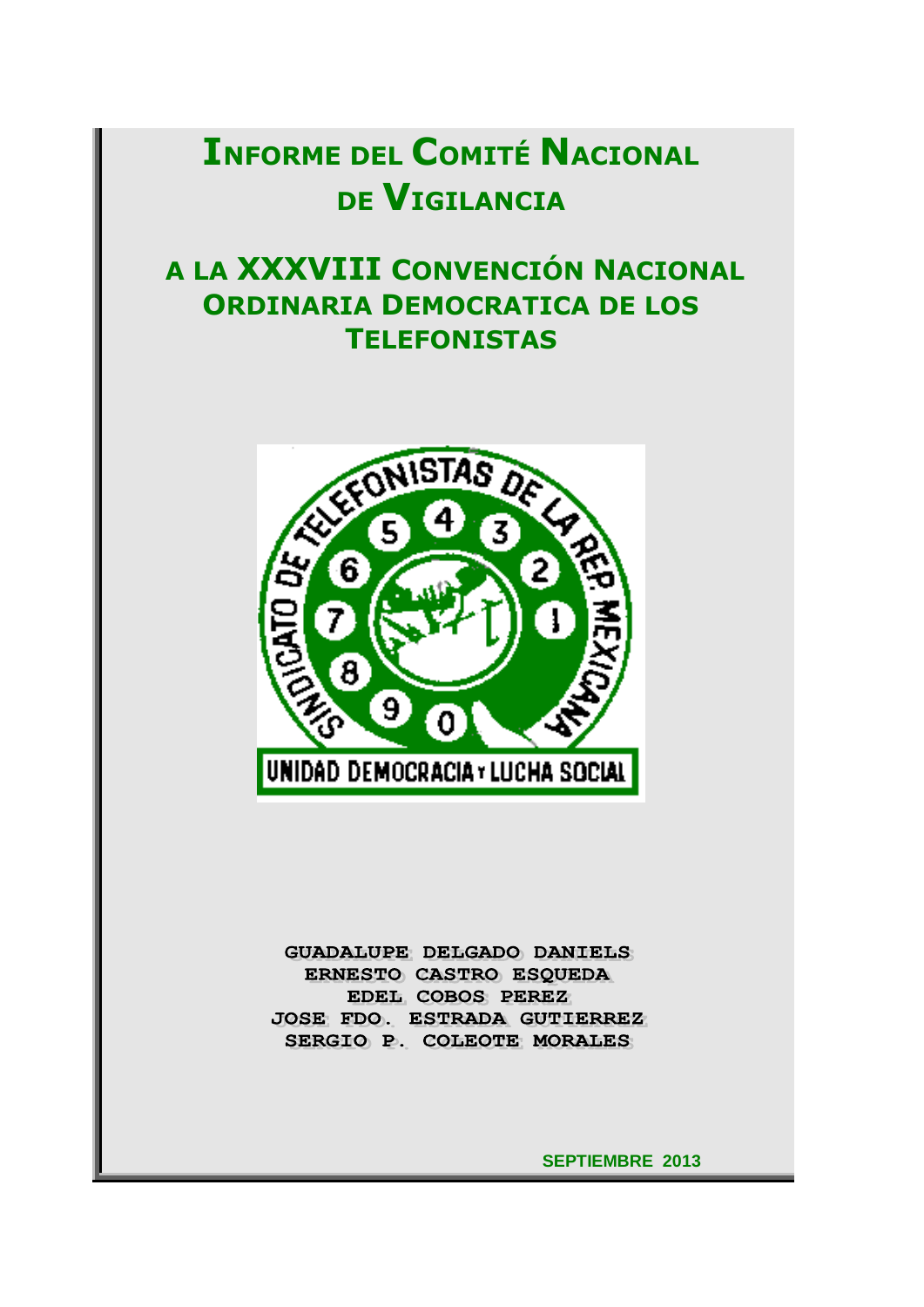COMPAÑEROS Y COMPAÑERAS CONVENCIONISTAS SEAN USTEDES BIENVENIDOS A ESTA XXXVIII CONVENCIÓN ORDINARIA DE LOS TELEFONISTAS.

EN CUMPLIMIENTO A LA OBLIGACIÓN ESTATUTARIA CONTENIDA EN EL CAPITULO XIII ARTÍCULOS 67, 68 Y 69 LOS INTEGRANTES DEL COMITÉ NACIONAL DE VIGILANCIA RINDEN A ESTA XXXVIII CONVENCIÓN NACIONAL ORDINARIA DEMOCRÁTICA DE LOS TELEFONISTAS EL INFORME DE ACTIVIDADES REALIZADAS EN EL PERIODO DE OCTUBRE DEL 2012 A SEPTIEMBRE DEL 2013.

NO PRETENDEMOS QUE ESTE INFORME SOLO CUMPLA REQUISITORIAMENTE CON EL MANDATO ESTATUTARIO, SINO MÁS BIEN, QUE PERMITA A LA ORGANIZACIÓN EN SU CONJUNTO, MANTENER LA UNIDAD, LA ENTEREZA Y COMBATIVIDAD MOSTRADAS Y LA CONCIENCIA DE CLASE PARA AVANZAR EN CONQUISTAS, QUE DEN SEGURIDAD LABORAL Y CERTEZA SOCIAL A LA FAMILIA TELEFONISTA.

ESPERAMOS DE USTEDES, COMENTARIOS, CRÍTICAS Y ALTERNATIVAS PARA QUE DE MANERA CONJUNTA: DIRIGENCIA Y REPRESENTADOS, EN UN AMALGAMAMIENTO DE INTERESES GREMIALES CONTINUEMOS POR LA SENDA DE CERTIDUMBRE QUE HEMOS ALCANZADO EN LAS ÚLTIMAS CASI CUATRO DÉCADAS, DONDE EL S.T.R.M. HA SIDO UN EJEMPLO A SEGUIR PARA LAS ORGANIZACIONES HERMANAS, PERO TAMBIÉN UN DURO ESCOLLO POR NUESTRA TENACIDAD TANTO PARA LA EMPRESA COMO PARA LOS GOBIERNOS EN TURNO.

SON MUCHOS Y MUY EMOTIVOS LOS AVANCES DE NUESTRA ORGANIZACIÓN, HABRÁ QUE REMEMBRAR ACONTECIMIENTOS COMO:

- 1 DE AGOSTO DE 1950 CONSTITUCIÓN DEL S.T.R.M.
- 22 DE ABRIL DE 1976, LA LUCHA POR EL RESPETO A LAS PRÁCTICAS DEMOCRÁTICAS QUE NOS LLEVARON A UN CAMBIO EN LA DIRIGENCIA NACIONAL, CON ELLO, LA REFORMA DEMOCRÁTICA ENCABEZADA POR EL CO. FRANCISCO HERNÁNDEZ JUÁREZ.
- EL PERIODO DE HUELGAS ABRIL 1978, SEPTIEMBRE DE 1980, CON LO CUAL EL STRM, DEJA DE MANIFIESTO SU ESPÍRITU DE COMBATIVIDAD POR EL RESPETO A SUS DERECHOS Y CONQUISTAS LABORALES.
- EL MOVIMIENTO DE 1982, DESPIDO DE MÁS DE 500 COS. EN TODO EL PAÍS, QUE NOS SIRVIÓ PARA AMALGAMAR LA UNIDAD Y LA DEMOCRACIA SINDICAL.
- 1988 PROYECTO DE PROFUNDIZACIÓN SINDICAL.
- ESTABLECIMIENTO DEL CONVENIO DE MODERNIZACIÓN DE 1989.
- IMPULSO A LA REPRIVATIZACIÓN DE TELMEX EN 1990 Y MODIFICACIÓN DEL TÍTULO DE CONCESIÓN, APERTURA A LA COMPETENCIA.
- 1992
- EVOLUCIÓN DE CONVENIOS A PERFILES DE PUESTO.
- IMPLEMENTACIÓN DEL PROGRAMA DE INCENTIVOS A LA CALIDAD Y PRODUCTIVIDAD EN 1995.
- FUNDACIÓN DE LA CAJA DE AHORRO DE LOS TELEFONISTAS.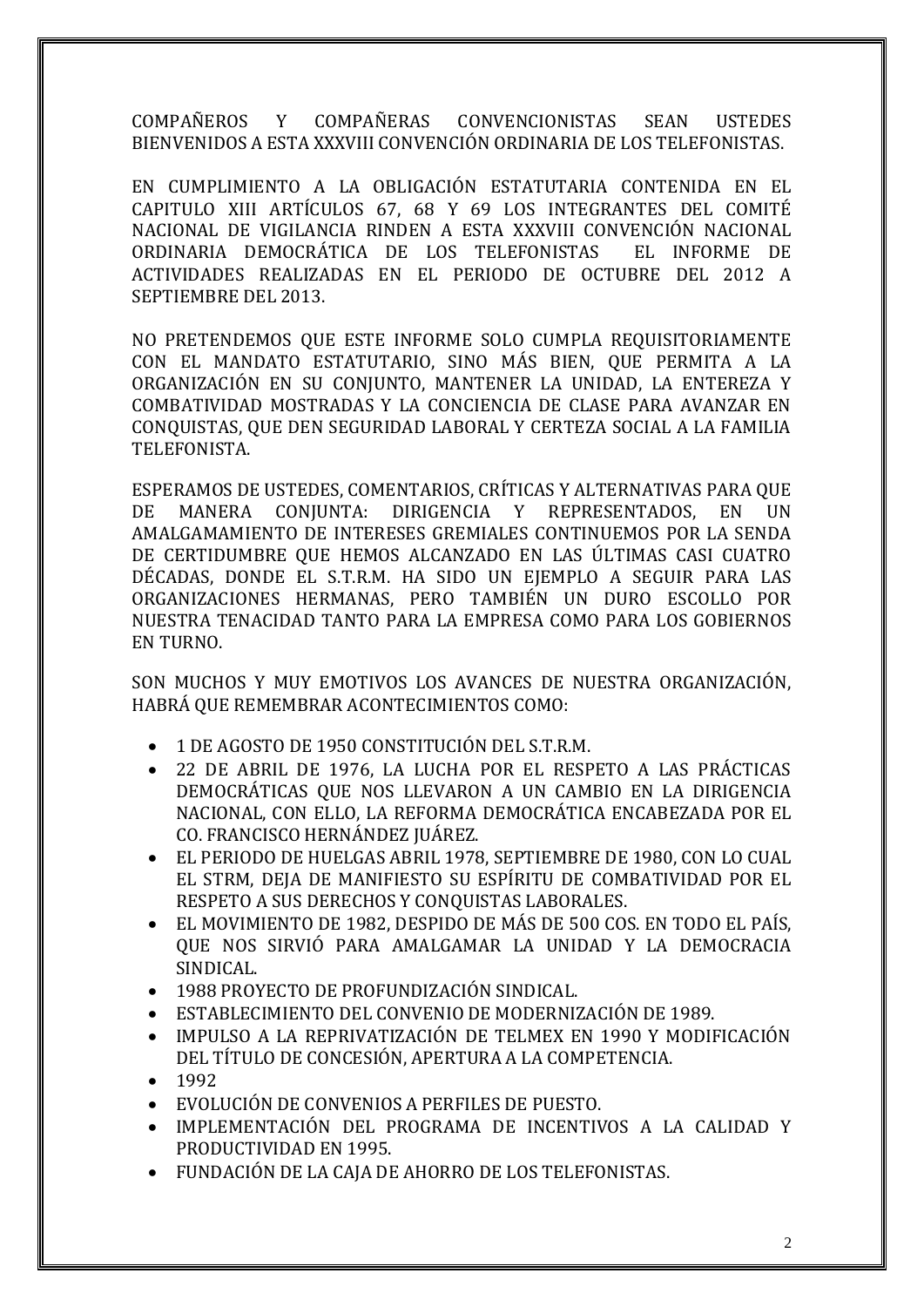- CREACIÓN DEL MOVIMIENTO SOCIAL DE LOS TRABAJADORES.
- CREACIÓN DE LA FESEBS.
- CONFORMACIÓN DE LA UNIÓN NACIONAL DE LOS TRABAJADORES.
- ACUERDO MARCO

NO PODEMOS SOSLAYAR, QUE LOS PROYECTOS EN LA VIDA DE LA ORGANIZACIÓN, SE HAN HECHO REALIDAD POR EL EMPEÑO Y ESMERO PUESTO POR QUIENES CONFORMAMOS EL STRM, Y MUY ESPECIALMENTE POR LA CONDUCCIÓN Y LIDERAZGO DEL CO. FRANCISCO HERNÁNDEZ JUÁREZ, SIRVAN ESTAS LÍNEAS PARA DEJAR DE MANIFIESTO NUESTRO AGRADECIMIENTO COMO INTEGRANTES DEL SINDICATO, PERO SOBRE TODO COMO INTEGRANTES DEL COMITÉ NACIONAL DE VIGILANCIA.

EN EL PRESENTE INFORME HACEMOS UN BALANCE DE LAS ACTIVIDADES QUE REALIZAMOS EN NUESTRO PRIMER AÑO COMO RESPONSABLES DEL COMITÉ NACIONAL DE VIGILANCIA INFORMARLOS QUE DESDE QUE NOS INTEGRAMOS COMO EQUIPO HEMOS TRABAJADO BAJO EL MARCO DE LA LEGALIDAD ESTATUTARIA APEGÁNDONOS A NUESTRAS LEYES INTERNAS Y FOMENTANDO LA CONFIANZA, EL RESPETO Y LA UNIDAD DE NUESTROS COMPAÑEROS.

ES IMPORTANTE MENCIONAR QUE HEMOS TRABAJANDO COMO LO MENCIONAN NUESTROS ESTATUTOS, CON NUESTROS REPRESENTANTES A NIVEL NACIONAL COMO PRIMERA INSTANCIA PARA RESOLVER LOS ASUNTOS GENERADOS EN SECCIÓN MATRIZ Y SECCIONES FORÁNEAS.

NUESTRO PROPÓSITO SE HA IDO CUMPLIENDO, ATENDIENDO A TODAS Y TODOS LOS COMPAÑEROS A SUS CONSULTAS Y DEMANDAS TANTO VÍA TELEFÓNICA COMO DE MANERA PERSONAL, POR MEDIO DE UN ESCRITO O POR CORREO ELECTRÓNICO.

A LO LARGO DE ESTE AÑO SE HAN VISITADO VARIAS SECCIONES DE FORÁNEAS Y CENTROS DE TRABAJO, QUE ASÍ LO HAN SOLICITADO PARA LA RESOLUCIÓN DE LA PROBLEMÁTICA QUE SE HA PRESENTADO EN CADA UNO DE ELLOS.

ES DE CONOCIMIENTO DE TODOS LOS AGREMIADOS AL SINDICATO DE TELEFONISTAS DE LA REPUBLICA MEXICANA LA SITUACIÓN POR LA CUAL ESTA PASANDO NUESTRA ORGANIZACIÓN, ES COMPLEJA Y DIFICIL, PERO BAJO LA DIRECCIÓN DEL CO. FRANCISCO HERNÁNDEZ JUÁREZ Y CON LA UNIDAD Y EL TRABAJO DE TODOS SUS AGREMIADOS SALDREMOS ADELANTE.

ADEMÁS DE MIS TAREAS COMO PRESIDENTA DEL COMITÉ NACIONAL DE VIGILANCIA SE ME ASIGNO LA COORDINACIÓN DE 11 TIENDAS COMERCIALES DE TODA LA ZONA ORIENTE, ASÍ MISMO SOY RESPONSABLES CON OTROS COMPAÑEROS DE LA COMISIÓN DE SEGUIMIENTO DE LA EVALUACIÓN, COMISIÓN DE FINANZAS Y SUBCOMISIÓN DE EDIFICIOS.

AGRADECIENDO DE ANTEMANO A TODOS MIS COMPAÑEROS DEL COMITÉ NACIONAL DE VIGILANCIA POR SU APOYO INCONDICIONAL, POR SU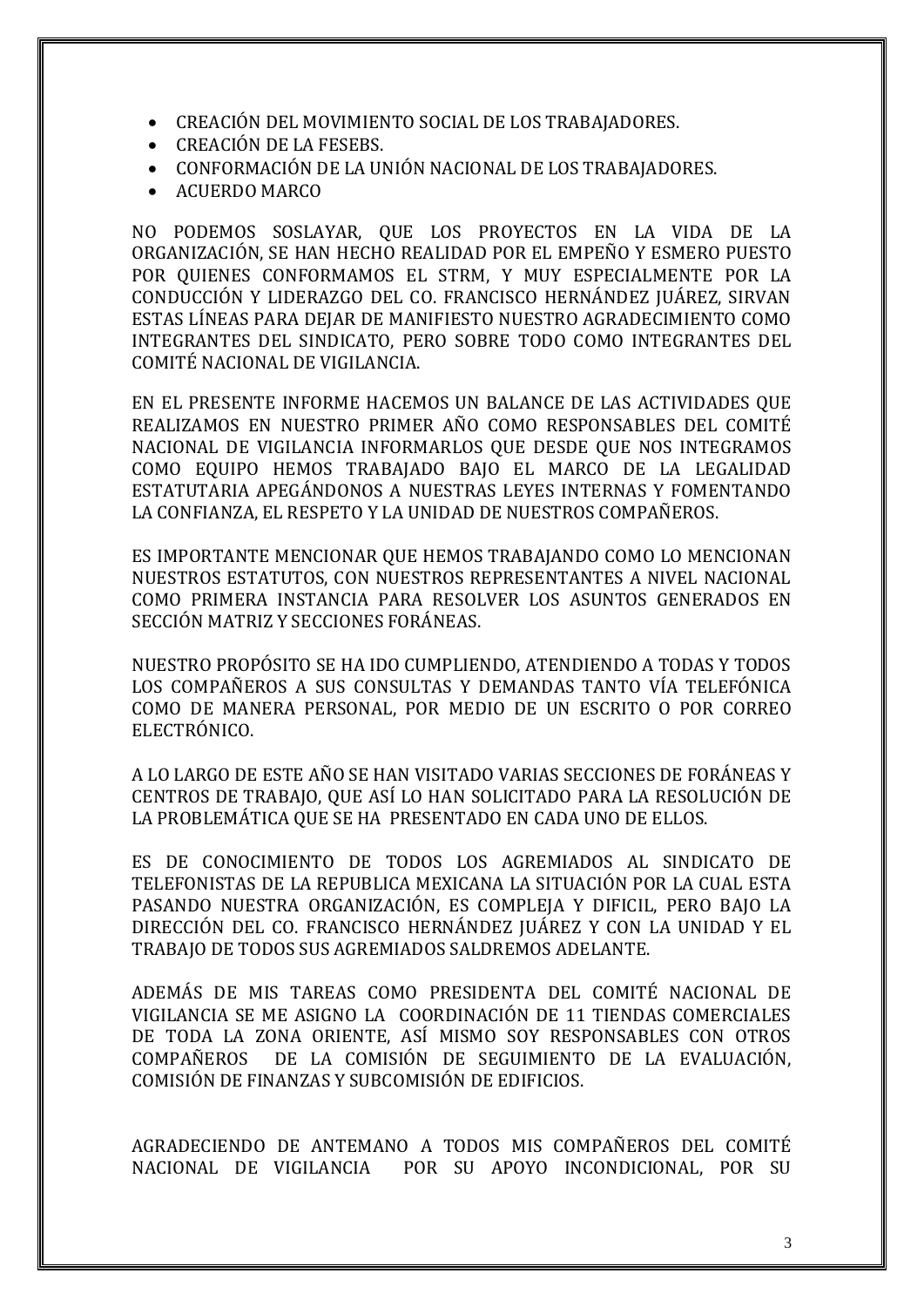EXPERIENCIA Y POR TRANSMITIR ESAS GANAS DE TRABAJAR EN EQUIPO PARA TODOS Y CADA UNO DE LOS COMPAÑEROS DE NUESTRA ORGANIZACIÓN, ASÍ MISMO EL AGRADECIMIENTO A TODOS MIS COMPAÑEROS DEL COMITÉ NACIONAL POR SU INVALUABLE APOYO.

AGRADECIENDO LA CONFIANZA QUE DEPOSITO EN UNA SERVIDORA EL CO. FRANCISCO HERNÁNDEZ JUÁREZ, POR SU ORIENTACIÓN Y APOYO EN TODOS LOS TRABAJOS ENCOMENDADOS.

AGRADECIMIENTO A MIS COMPAÑERAS SECRETARIAS ADRIANA Y MONCY POR SU APOYO INCONDICIONAL EN TODOS LOS TRABAJOS ADMINISTRATIVOS RELACIONADOS A ESTE COMITÉ.

POR TODO LO ANTES EXPUESTO PONGO A SU CONSIDERACIÓN NUESTRO PRIMER INFORME DE ACTIVIDADES CON EL COMPROMISO DE ATENDERLOS EN SUS SOLICITUDES.

#### **FRATERNALMENTE "UNIDAD, DEMOCRACIA Y LUCHA SOCIAL"**

#### **GUADALUPE DELGADO DANIELS PRESIDENTA DEL C.NV.**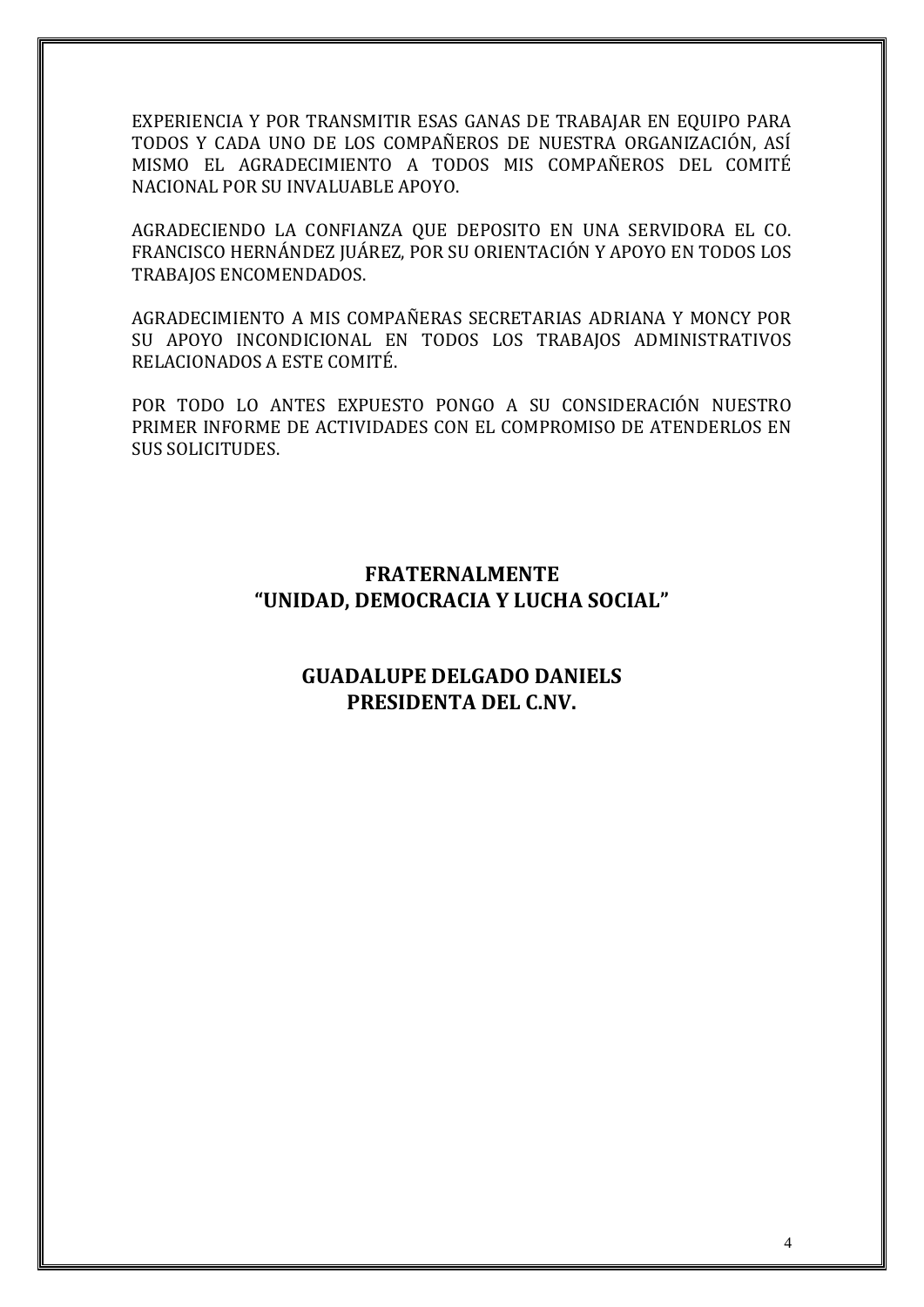COMPAÑEROS Y COMPAÑERAS CONVENCIONISTAS SEAN TODOS USTEDES BIENVENIDOS A ESTA XXXVIII CONVENCIÓN NACIONAL ORDINARIA DEMOCRÁTICA DE LOS TELEFONISTAS, NOS CORRESPONDE RENDIR Y PONER A SU CONSIDERACIÓN NUESTRO PRIMER INFORME DE GESTIONES, MEDIANTE EL CUAL PRETENDEMOS, ADEMÁS DE INFORMAR NUESTRAS ACTIVIDADES, RECIBIR DE USTEDES SUGERENCIAS QUE PERMITAN QUE AL ACTUAR DEL COMITÉ NACIONAL DE VIGILANCIA SE VEA REFLEJADO DE MANERA TANGIBLE, SIEMPRE DENTRO DEL ESPÍRITU ESTATUTARIO QUE RIGE LA VIDA DE LOS TELEFONISTAS.

COMO PARTE INTEGRANTE DEL COMITÉ NACIONAL DE VIGILANCIA ME CORRESPONDE ATENDER LAS DENUNCIAS QUE INGRESAN DE LAS ESPECIALIDADES QUE CONFORMAN EL ÁREA TRONCO DE CONMUTACIÓN TRANSMISIÓN SIN QUE ESTO SEA UN IMPEDIMENTO PARA ATENDER Y BRINDAR APOYO CUANDO ES REQUERIDO DE FORMA INDISTINTA E INMEDIATA A QUIEN LO SOLICITA.

COMO COORDINADOR ATIENDO A MIS COMPAÑEROS DE LAS SECCIONES 20, IRAPUATO, GTO. 42 GUANAJUATO, GTO. 48 ACAMBARO, GTO. 92 CHALCO, MEX. 107 SALVATIERRA, GTO. 120 SALAMANCA, GTO. 182 MOROLEÓN, GTO. 183 SAN MIGUEL DE ALLENDE, GTO. 185 SAN FRANCISCO DEL RINCÓN, GTO. A QUIEN LES DOY LAS GRACIAS POR SU APOYO, SU VALIOSA MILITANCIA Y POR SU TOLERANCIA.

ASÍ MISMO TENGO A MI RESPONSABILIDAD LAS SECCIONES COMPRENDIDAS EN LOS ESTADOS DE SINALOA, SONORA, AGUASCALIENTES, COLIMA, JALISCO Y NAYARIT. A QUIENES HE APOYADO EN EL LAS DIFERENTES ACLARACIONES, QUEJAS, DENUNCIAS O RECOMENDACIONES BUSCANDO SIEMPRE CON ATENCIÓN PERSONALIZADA QUE LAS DECISIONES TOMADAS EN PRINCIPIO PROPICIEN LA CONCILIACIÓN ENTRE LAS PARTES. LA PRIORIDAD DE CONCILIAR ES NUESTRO PROPÓSITO, CUANDO SE ES DIFÍCIL, SE RESUELVEN SIEMPRE ESTOS CONFLICTOS EN ESTRICTO APEGO A LO QUE MARCA NUESTRA LEY INTERNA.

AGRADEZCO DE ANTEMANO EL APOYO Y LA HOSPITALIDAD DE TODOS Y CADA DE MIS COMPAÑEROS COORDINADORES, DE LOS SECRETARIOS GENERALES, ASÍ COMO DE MIS COMPAÑEROS REPRESENTANTES DE VIGILANCIA EN SUS RESPECTIVAS LOCALIDADES, POR SU COLABORACIÓN Y ESMERO PARA TRATAR SIEMPRE DE ENCONTRAR LA MEJOR DE LAS DECISIONES BASADOS EN NUESTRO MARCO ESTATUTARIO.

RESPONSABILIDAD BÁSICA DE ESTE COMITÉ NACIONAL DE VIGILANCIA, ES PROCURAR VELAR QUE LAS DENUNCIAS, QUEJAS Y CONSULTAS ESTÁN AL ORDEN DEL DÍA Y AUNQUE EN ESTA ULTIMA REFORMA ESTATUTARIA SE APROBÓ EN EL PASADO 2008 QUE EN LUGAR DE TRES AHORA SEAMOS CINCO COMPAÑEROS, SIGUE HABIENDO UNA ENORME CARGA DE TRABAJO, SIN EMBARGO LOS ATENDEMOS CON MUCHO GUSTO, INCLUSO ALGUNOS CASOS SE ATIENDEN POR LA VÍA TELEFÓNICA CUANDO NOTAMOS QUE SE REQUIERE UNA RESPUESTA INMEDIATA. DE ANTEMANO SABEMOS QUE MUCHAS DE NUESTRAS RESOLUCIONES NO SON DEL TODO AGRADABLES, PERO AUN ASÍ LES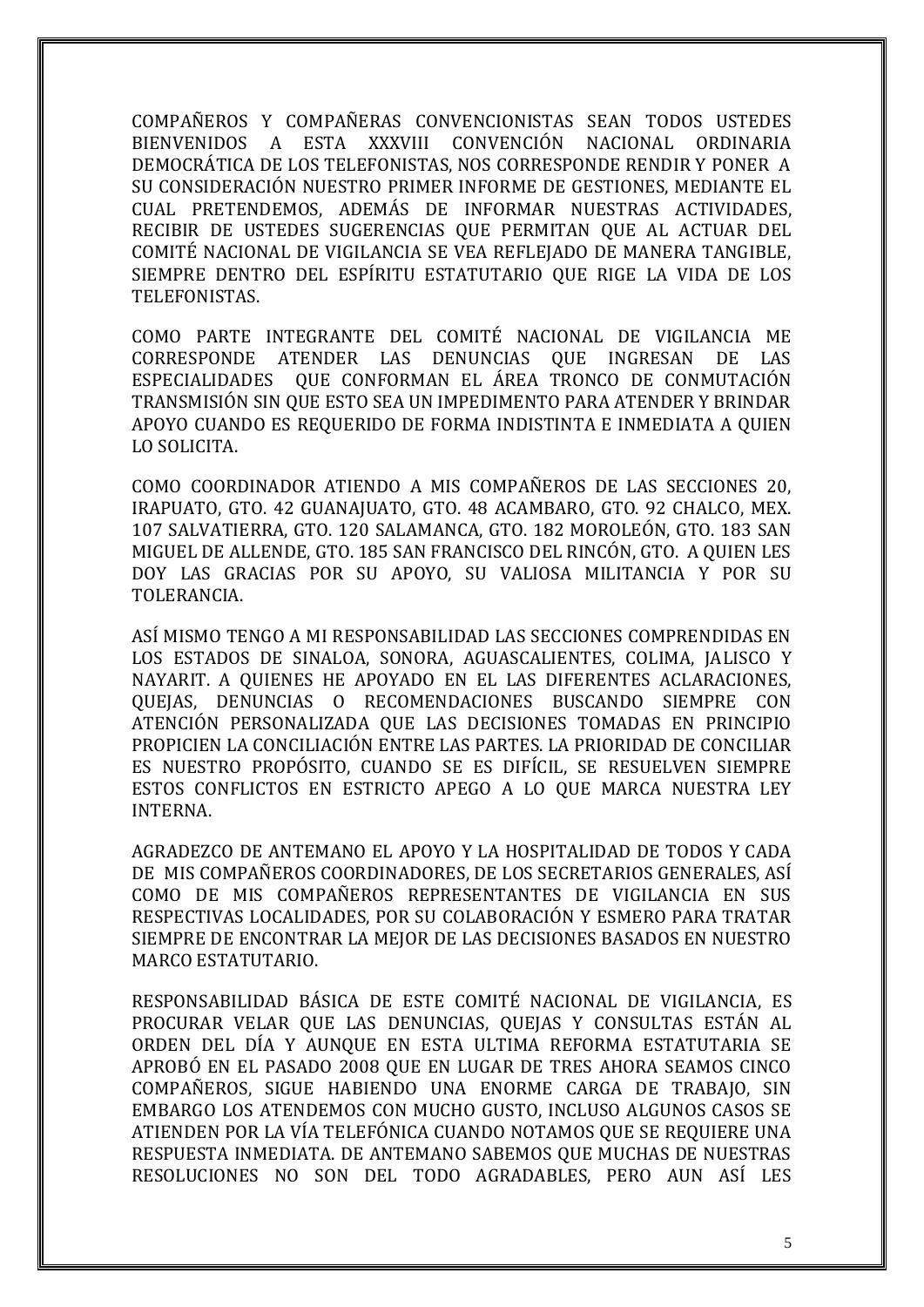MANIFESTAMOS QUE HEMOS SIDO FLEXIBLES BUSCANDO LA CONCILIACIÓN ENTRE LAS PARTES COMO PRIORIDAD.

OTRA DE MIS RESPONSABILIDADES ES TAMBIÉN SER PARTE DE LA COMISIÓN DE FINANZAS Y COMISIÓN DE EVALUACIÓN, EN DONDE MI PARTICIPACIÓN OBEDECE A QUE ESTAS COMISIONES ESTÁN REPRESENTADAS POR TODAS LAS ÁREAS DE NUESTRA ORGANIZACIÓN.

LA EVOLUCIÓN Y EL LIDERAZGO DE NUESTRA ORGANIZACIÓN, ASÍ COMO EL COMPROMISO DE LA FUERZA LABORAL MOSTRADA, HA PERMITIDO QUE EL SECTOR DE LAS TELECOMUNICACIONES HAYA PERMEADO EN EL DESARROLLO Y PROGRESO DEL PAÍS, COMPLEMENTARIAMENTE LA APLICACIÓN Y EVOLUCIÓN DE NUEVAS FORMAS DE ORGANIZACIÓN Y LUCHA HAN SERVIDO COMO INSTRUMENTOS A SINDICATOS HERMANOS PARA SORTEAR LOS EMBATES PATRONALES Y GUBERNAMENTALES.

LAS ACTIVIDADES DESARROLLADAS, EN ESTE PERIODO POR EL C.E.N. HAN TENIDO SU GRADO DE DIFICULTAD Y TODAS Y CADA UNA DE ELLAS HAN REQUERIDO DEL ESFUERZO, COMPROMISO Y VOLUNTAD TANTO DE LA DIRIGENCIA COMO DE LA BASE, LOS RESULTADOS LOS PODEMOS PALPAR, TANTO EL ÁMBITO SINDICAL COMO EN EL ENTORNO LABORAL.

AGRADEZCO TODO EL APOYO DE NUESTRAS COMPAÑERAS SECRETARIAS QUIENES CON UNA GRAN ACTITUD DE SERVICIO Y CON SU EXPERIENCIA TIENEN EN ORDEN TODA LA PARTE ADMINISTRATIVA.

POR ÚLTIMO NO PUEDO DEJAR PASAR EL GRAN APOYO, LA ASESORÍA Y VALIOSOS PUNTOS DE VISTA QUE ME HA BRINDADO NUESTRO **CO. FRANCISCO HERNÁNDEZ JUÁREZ**, NUESTRO LÍDER INCANSABLE, PARA ÉL, MI RESPETO Y RECONOCIMIENTO.

COMPAÑEROS Y COMPAÑERAS MUCHAS GRACIAS Y QUEDAMOS A SUS ORDENES PARA CUALQUIER DUDA O ACLARACIÓN.

#### **FRATERNALMENTE "UNIDAD, DEMOCRACIA Y LUCHA SOCIAL"**

#### **ERNESTO CASTRO ESQUEDA 1ER. SECRETARIO DEL C.NV**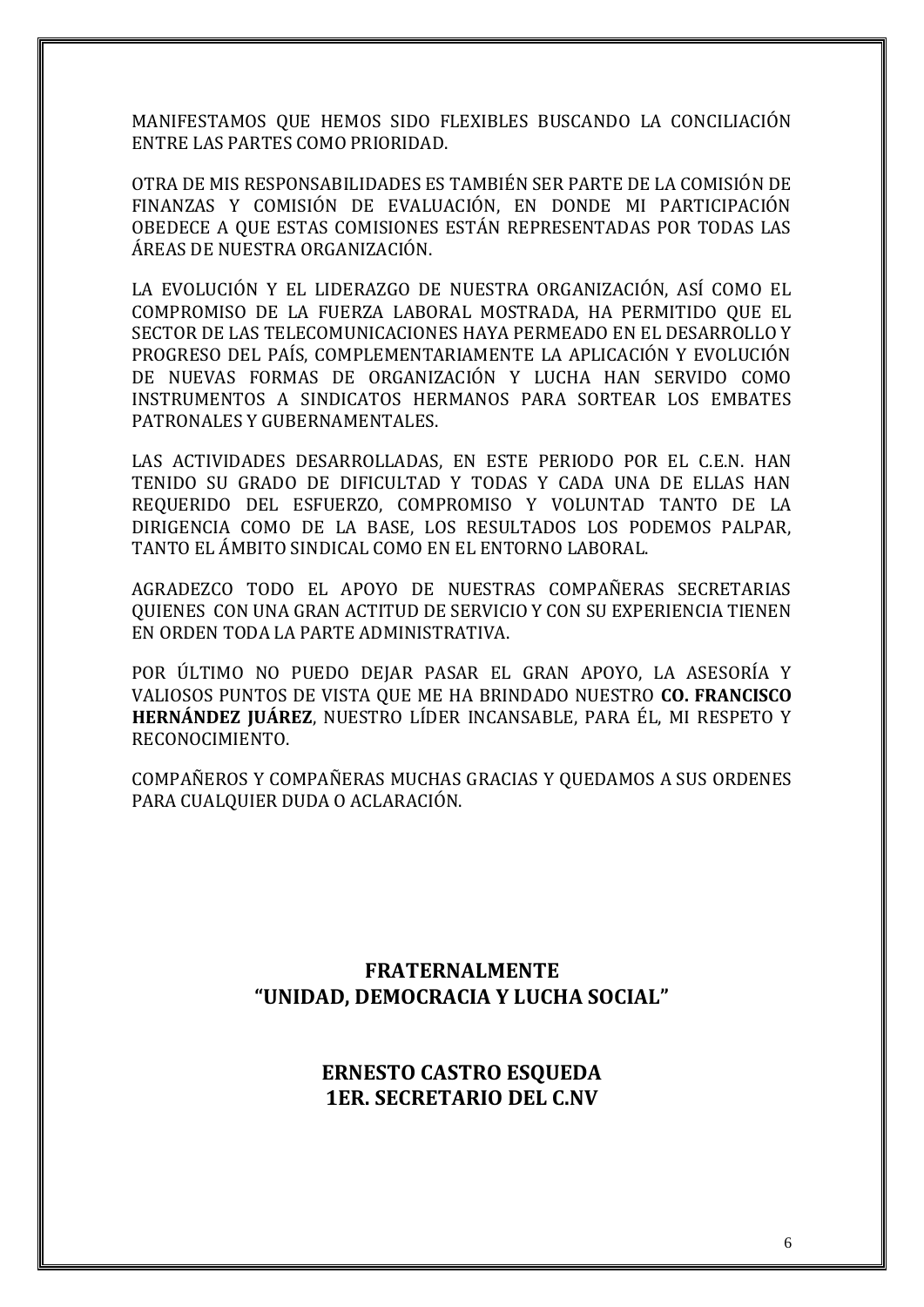COMPAÑERAS Y COMPAÑEROS CONVENCIONISTAS SEAN USTEDES BIENVENIDOS A ÉSTA XXXVIII CONVENCIÓN ORDINARIA DE LOS TELEFONISTAS, ESPERO QUE SU ESTANCIA EN LA CIUDAD DE MÉXICO SEA PLACENTERA Y MUY PRODUCTIVA CON RESPECTO A LA INFORMACIÓN DE GRAN IMPORTANCIA QUE SERÁ PRESENTADA A TODOS USTEDES.

DANDO CUMPLIMIENTO A NUESTROS ESTATUTOS DE PRESENTAR UN INFORME ANUAL A LA CONVENCIÓN NACIONAL, DOY A CONOCER MIS RESPONSABILIDADES Y ACTIVIDADES DURANTE ÉSTE PRIMER AÑO EN EL CARGO DE SEGUNDO SECRETARIO DEL COMITÉ NACIONAL DE VIGILANCIA.

EN PRIMER LUGAR ME FUE ASIGNADA LA COORDINACIÓN DE LOS ESTADOS DE HIDALGO Y PARTE DE MICHOACÁN, EN ESPECÍFICO DE LAS SECCIONES: 9 PACHUCA, HGO., 65 TULA, HGO., 70 TULANCINGO, HGO., 106 ACTOPAN, HGO., 118 ZITÁCUARO, MICH., 125 LÁZARO CÁRDENAS, MICH., 129 APAN, HGO., 157 CD. SAHAGÚN, HGO. Y 174 CD. HIDALGO, MICH. SECCIONES DONDE UN SERVIDOR HA ENCONTRADO UNA GRAN HOSPITALIDAD, UN FUERTE APOYO Y UN GRAN POTENCIAL PARA CRECER COMO ORGANIZACIÓN UNIDOS FRENTE A LOS GRANDES RETOS QUE ESTAMOS VIVIENDO.

CABE MENCIONAR MI MÁS PROFUNDO AGRADECIMIENTO A LOS SECRETARIOS GENERALES DE DICHAS SECCIONES POR SU INTEGRACIÓN, DEDICACIÓN, ESFUERZO Y PARTICIPACIÓN JUNTO CON UN SERVIDOR PARA MEJORAR EN LOS ASPECTOS LABORAL Y SINDICAL EN CADA UNA DE SUS SECCIONES.

A LOS COMITÉS LOCALES Y A TODOS LOS INTEGRANTES DE LAS SECCIONES POR EL VALIOSO APOYO QUE ME HAN BRINDADO PARA SALIR ADELANTE ANTE CADA SITUACIÓN QUE SE NOS HA PRESENTANDO.

HEMOS REALIZADO REUNIONES CON LA EMPRESA, MESAS DE TRABAJO Y ASAMBLEAS EN CADA UNA DE LAS SECCIONES PARA DAR ATENCIÓN A LAS SOLICITUDES, TRÁMITES Y PROBLEMÁTICAS QUE SURGEN EN CADA LOCALIDAD. ATENDIENDO ASUNTOS OBRERO-PATRONALES Y DANDO SEGUIMIENTO A LAS PETICIONES REALIZADAS POR CADA CENTRO DE TRABAJO.

TAMBIÉN SOY PARTE DE LA COMISIÓN OBRERO-PATRONAL, MISMA QUE ATENDEMOS SEMANALMENTE JUNTO CON OTROS COMPAÑEROS DEL COMITÉ EJECUTIVO NACIONAL Y DONDE PRESENTAMOS CASOS EXTRAORDINARIOS PARA SU PRONTA ATENCIÓN Y SOLUCIÓN. LLEVANDO DICHOS CASOS A LAS MESAS DE NEGOCIACIÓN CON EL CORPORATIVO DE LA EMPRESA OBTENIENDO BUENOS RESULTADOS DE DICHAS NEGOCIACIONES. TODO ESTO CON LA DIRECCIÓN DEL COMPAÑERO FRANCISCO HERNÁNDEZ JUÁREZ Y ACOMPAÑADOS EN TODO MOMENTO DEL COMPAÑERO JESÚS HERNÁNDEZ JUÁREZ.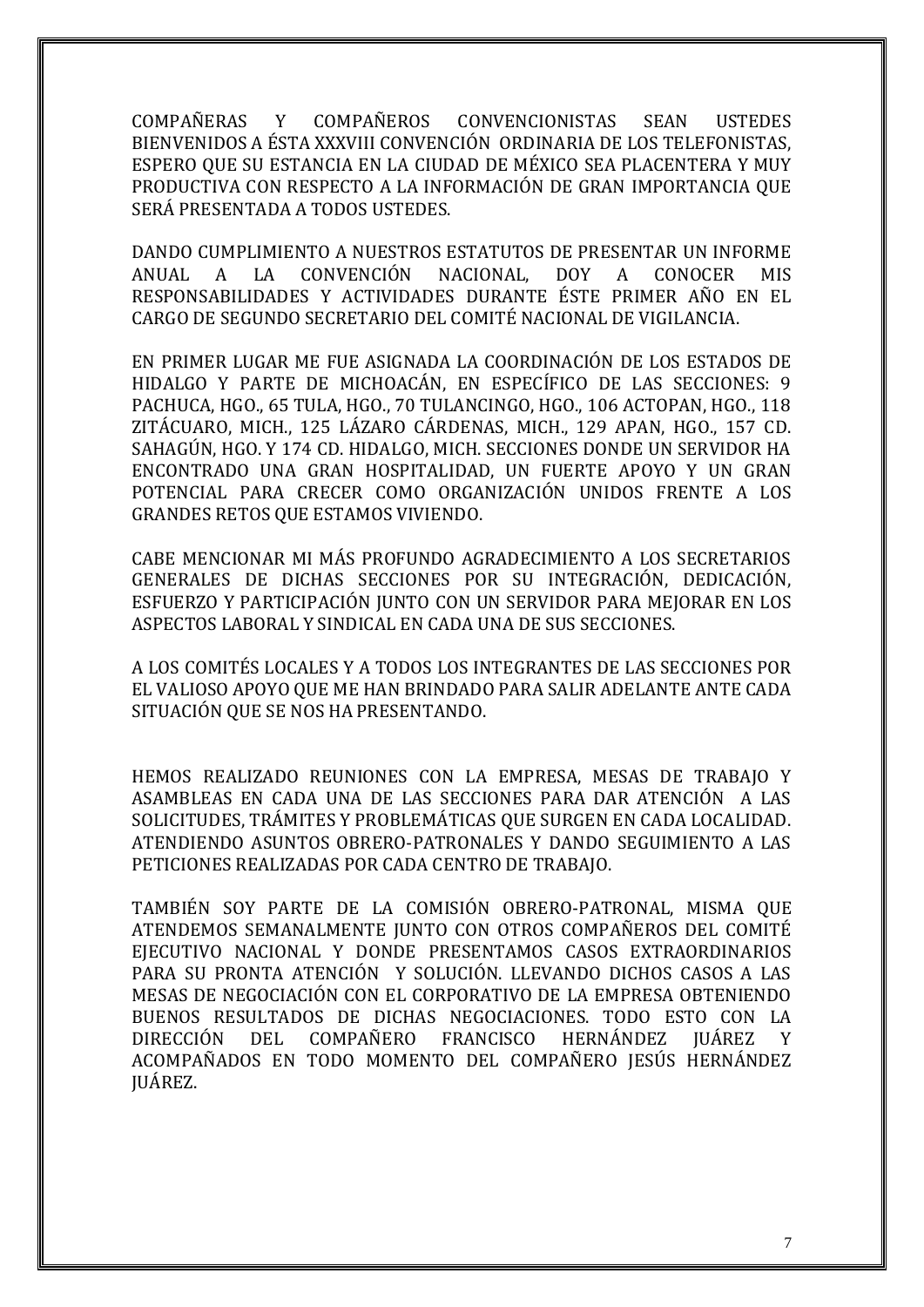TOCANTE AL COMITÉ NACIONAL DE VIGILANCIA ESTÁ A MI CARGO LA ZONA 8 QUE COMPRENDE LOS ESTADOS DE CAMPECHE, CHIAPAS, YUCATÁN, QUINTANA ROO Y TABASCO, LAS SECCIONES INTEGRALES DEL ESTADO DE MÉXICO Y LA SECCIÓN 159 TECMARKETING.

A LO LARGO DE ÉSTE AÑO DE GESTIÓN UN SERVIDOR HA VISITADO VARIAS SECCIONES PARA ATENDER ASUNTOS SINDICALES QUE COMPETEN AL COMITÉ NACIONAL DE VIGILANCIA, DANDO SEGUIMIENTO A LAS DENUNCIAS DE LOS COMPAÑEROS, LLEVANDO A CABO AUDIENCIAS Y EN ALGUNAS OCASIONES ASAMBLEAS GENERALES PARA BRINDAR LA INFORMACIÓN A LAS SECCIONES VISITADAS.

ADEMÁS HE ASISTIDO A LAS ASAMBLEAS DE DIFERENTES ESPECIALIDADES DONDE SE HA REQUERIDO LA PRESENCIA DEL COMITÉ NACIONAL DE VIGILANCIA.

AGRADEZCO EN GRAN MEDIDA AL COMPAÑERO FRANCISCO HERNÁNDEZ JUÁREZ POR SU ORIENTACIÓN Y APOYO EN TODO MOMENTO PARA DESEMPEÑAR DE LA MEJOR MANERA MIS FUNCIONES COMO REPRESENTANTE SINDICAL. TAMBIÉN AGRADEZCO LA CONFIANZA BRINDADA A UN SERVIDOR PARA DESEMPEÑAR LAS RESPONSABILIDADES ANTES MENCIONADAS.

ES DEL CONOCIMIENTO DE TODOS LOS INTEGRANTES DEL SINDICATO DE TELEFONISTAS DE LA REPÚBLICA MEXICANA LA SITUACIÓN EN LA QUE VIVIMOS, TAN ADVERSA Y COMPLICADA. SIN EMBARGO, CON EL LIDERAZGO DEL COMPAÑERO FRANCISCO HERNÁNDEZ JUÁREZ Y LA UNIDAD DE TODA LA ORGANIZACIÓN PODREMOS SALIR ADELANTE DE TODOS ESTOS PROBLEMAS.

DE IGUAL MANERA, AGRADEZCO A MIS COMPAÑEROS DEL COMITÉ NACIONAL DE VIGILANCIA POR SU INCONDICIONAL APOYO Y ORIENTACIÓN EN LOS TRABAJOS REALIZADOS A LO LARGO DE ÉSTE AÑO.

NO PUEDO PASAR POR ALTO EL VALIOSO TRABAJO QUE REALIZAN MIS COMPAÑERAS SECRETARIAS, QUE DÍA A DÍA NOS APOYAN CON TODO LO ADMINISTRATIVO Y QUE MUY PUNTUAL Y PROFESIONALMENTE DESEMPEÑAN EN ÉSTA SECRETARÍA. MI AGRADECIMIENTO A ADRIANA LÓPEZ Y MONCY GARCÍA POR SU APOYO Y COMPRENSIÓN.

POR TODO LO ANTES EXPUESTO PONGO A SU CONSIDERACIÓN ÉSTE PRIMER INFORME DE ACTIVIDADES DE UN SERVIDOR COMO MIEMBRO DEL COMITÉ NACIONAL DE VIGILANCIA. QUEDANDO DE USTEDES A SUS ÓRDENES PARA CUALQUIER COMENTARIO.

#### **FRATERNALMENTE "UNIDAD, DEMOCRACIA Y LUCHA SOCIAL"**

#### **EDEL COBOS PEREZ 2DO. SECRETARIO DEL C.NV**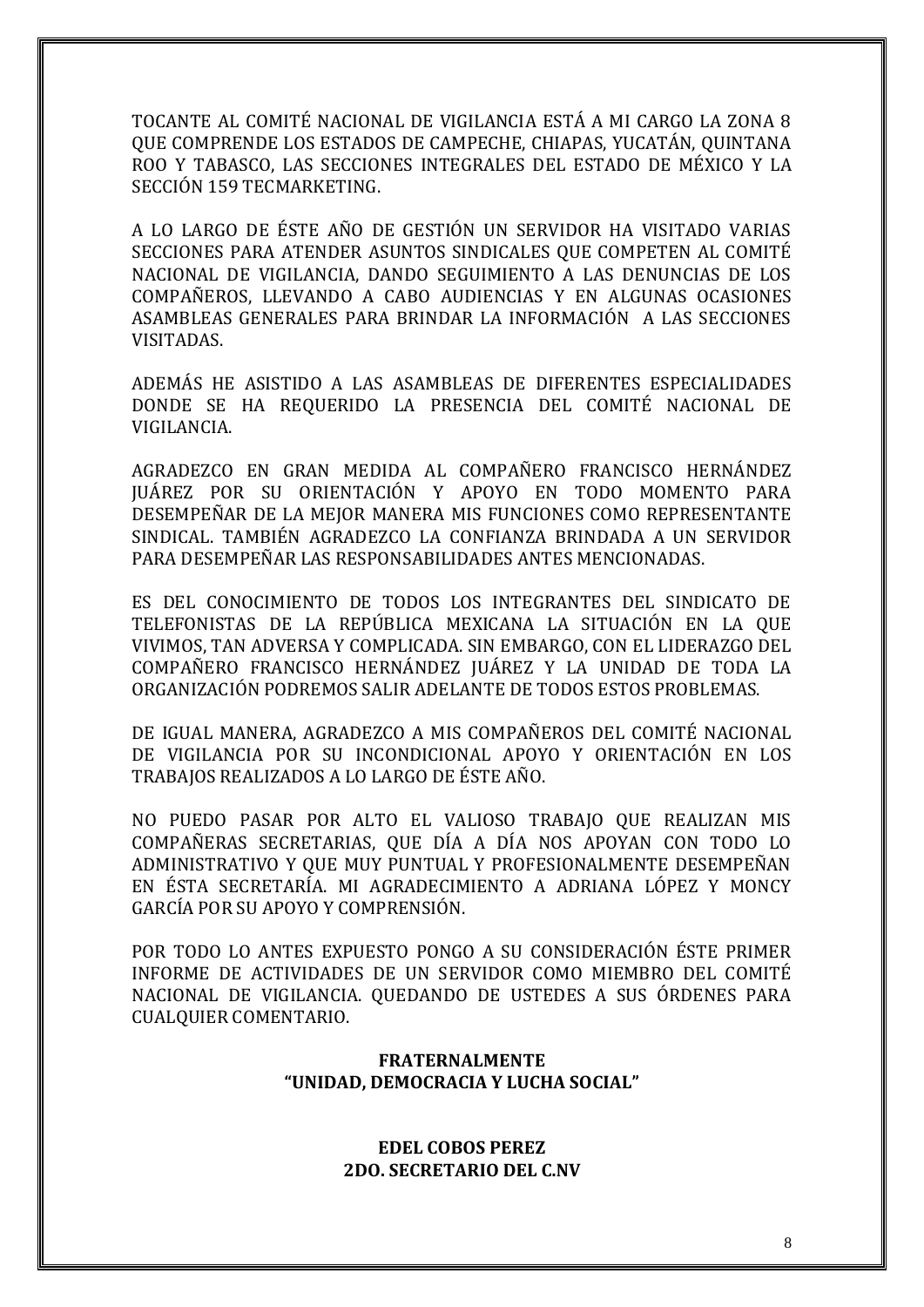#### BUENAS TARDES COMPAÑERAS Y COMPAÑEROS CONVENCIONISTAS.

EN CUMPLIMIENTO AL MANDATO ESTATUTARIO PONGO A CONSIDERACIÓN DE LA **XXXVIII CONVENCIÓN NACIONAL ORDINARIA** EL SIGUIENTE INFORME:

#### **ACTIVIDADES EN EL COMITÉ NACIONAL DE VIGILANCIA.**

DURANTE ESTE PRIMER AÑO DE ACTIVIDADES ATENDÍ LAS CONSULTAS DE ÍNDOLE ESTATUTARIA DE LOS COS. DE LOS COMITÉS LOCALES, DE LOS DELEGADOS Y DE COMPAÑEROS DE LAS DISTINTAS ESPECIALIDADES Y SECCIONES SINDICALES QUE ME LO SOLICITARON.

TRAMITÉ LAS DENUNCIAS DE LOS COMPAÑEROS SOBRE DISTINTOS TEMAS COMO LOS DESACUERDOS CON LA REPRESENTACIÓN SINDICAL Y LAS DESAVENENCIAS ENTRE COMPAÑEROS, CON ÁNIMO CONCILIADOR CUANDO FUERA PERTINENTE, Y CUANDO NO FUE POSIBLE POR LA GRAVEDAD DE LAS FALTAS, HICE LA CONSIGNACIÓN CORRESPONDIENTE A LA COMISIÓN NACIONAL AUTÓNOMA DE HONOR Y JUSTICIA, APLICANDO SIEMPRE PARA ELLO UN CRITERIO APEGADO A DERECHO.

TAMBIÉN PARTICIPÉ DE MANERA COLEGIADA CON MIS DEMÁS COMPAÑEROS DEL COMITÉ NACIONAL DE VIGILANCIA EN LA EMISIÓN DE CRITERIOS Y DICTÁMENES SOBRE ASUNTOS TALES COMO LOS PROCESOS PARA EL CUBRIMIENTO DE VACANTES, LA PARTICIPACIÓN SINDICAL Y LAS INCONFORMIDADES EN LA ASIGNACIÓN DE TURNOS Y HORARIOS, ASIGNACIÓN DE VACACIONES ENTRE OTROS

#### **ACTIVIDADES DE LA COORDINACIÓN.**

ME CORRESPONDE ATENDER A LOS COMPAÑEROS DE LA ZONA 6 DE LAS SECCIONES 54 ZUMPANGO, 91 TEXCOCO, 138 VENTA DE CARPIO, 155 OJO DE AGUA, 166 SAN JUAN TEOTIHUACÁN Y 176 CHIMALHUACÁN.

MENSUALMENTE CONVOCAMOS CONJUNTAMENTE CON EL COMPAÑERO ALEJANDRO MONTERO Y ERNESTO CASTRO, A LAS REUNIONES DE LOS SECRETARIOS GENERALES DE LAS 18 SECCIONES QUE COMPRENDEN EL ESTADO DE MÉXICO DONDE SE ABORDÓ LA PROBLEMÁTICA QUE TIENEN EN COMÚN Y SOLICITAMOS MESAS DE NEGOCIACIÓN CON LA EMPRESA PARA TRATAR DE BUSCAR SOLUCIONES. LOS TEMAS QUE TRATAMOS FUERON: LOS ROBOS DE CABLE, EL CUBRIMIENTO DE VACANTES, LA FALTA DE INVERSIÓN DE LA EMPRESA, LA CARENCIA DE INSUMOS Y LOS PROBLEMAS PARA LA ASIGNACIÓN DEL TRABAJO.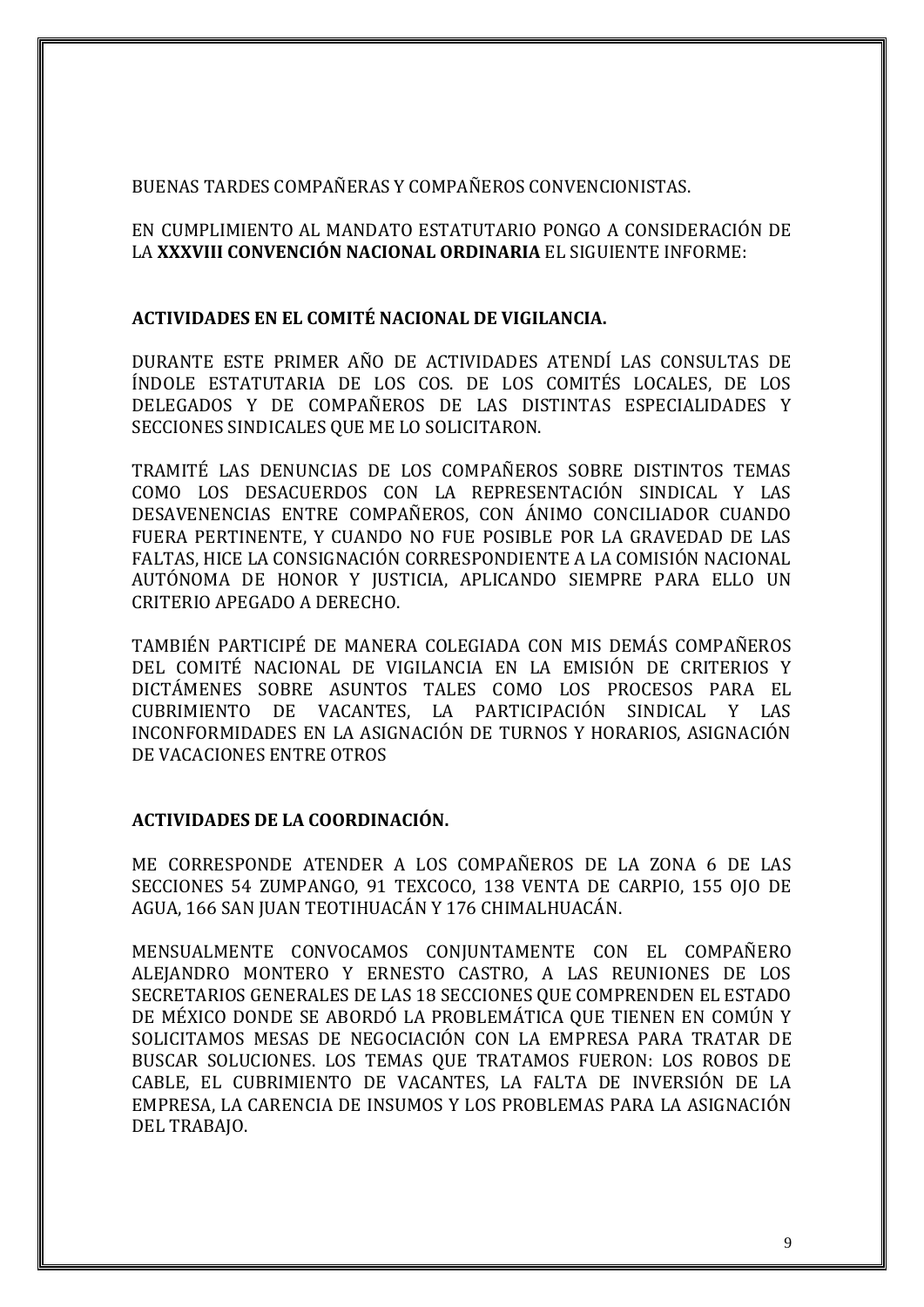VISITÉ LAS DISTINTAS SECCIONES DE MI RESPONSABILIDAD CON LA PERIODICIDAD QUE ME FUE POSIBLE, PARA ATENDER A LOS COMPAÑEROS Y APOYARLOS EN SUS PETICIONES Y TRÁMITES.

ESTUVE PRESENTE EN DISTINTAS ASAMBLEAS PARA INFORMAR SOBRE LOS TEMAS QUE NOS OCUPAN COMO SINDICATO, ENTRE ELLOS LA REFORMA LABORAL Y LA REFORMA A LA LEY DE TELECOMUNICACIONES Y SUS EFECTOS.

A LOS COMPAÑEROS DE MÁS DE 31 AÑOS DE SERVICIO LOS INVITÉ A ADHERIRSE AL PROGRAMA DE PERMANENCIA VOLUNTARIA Y A LOS DE 25 A 30 LES EXPLIQUÉ DE LAS DESVENTAJAS DE RETIRARSE ANTICIPADAMENTE. ADEMÁS DE EXHORTARLOS A DEFENDER NUESTRO FUTURO COMO TELEFONISTAS DESDE EL PUESTO DE TRABAJO.

QUIERO AGRADECER A LA COMPAÑERA GUADALUPE DELGADO Y A LOS COMPAÑEROS ERNESTO CASTRO, EDEL COBOS Y SERGIO COLEOTE DEL COMITÉ NACIONAL DE VIGILANCIA, POR SU APOYO Y CONFIANZA. AGRADEZCO TAMBIÉN A LAS COMPAÑERAS ADRIANA Y MONCY QUIENES CON SU DEDICACIÓN Y TRABAJO NOS AUXILIAN EN EL CUMPLIMENTO DE NUESTRAS RESPONSABILIDADES.

COMPAÑERAS Y COMPAÑEROS, ATRAVESAMOS POR UN MOMENTO PARTICULARMENTE DIFÍCIL, DONDE TODO PARECE ESTAR EN NUESTRA CONTRA. PARA SUPERAR ESTA SITUACIÓN, HOY MÁS QUE NUNCA DEBEMOS TRABAJAR UNIDOS Y ORGANIZADOS.

MUCHAS GRACIAS.

#### **FRATERNALMENTE "UNIDAD, DEMOCRACIA Y LUCHA SOCIAL"**

#### **JOSE FDO. ESTRADA GUTIERREZ 3ER. SECRETARIO DEL C.NV**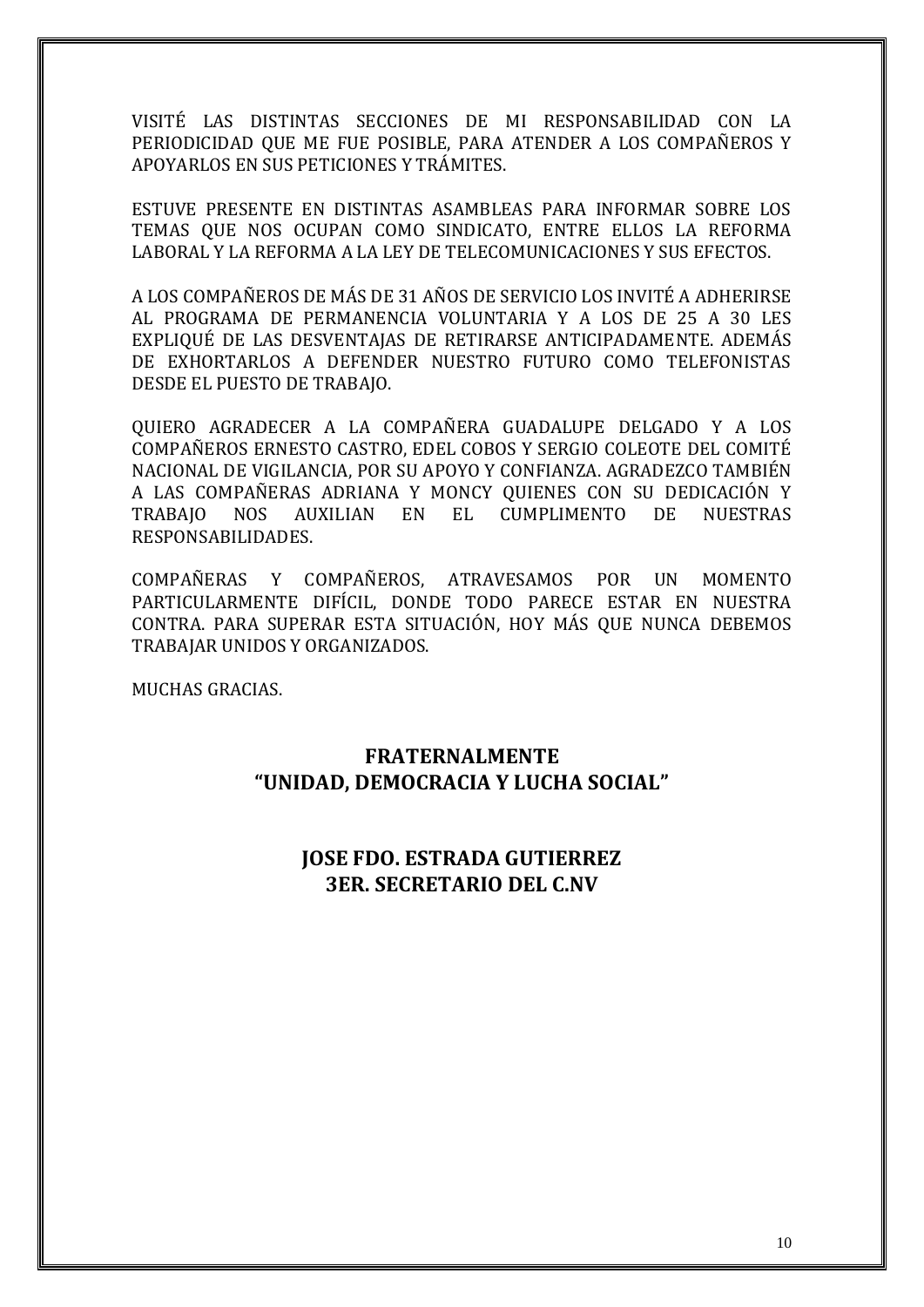COMPAÑERAS Y COMPAÑEROS CONVENCIONISTAS SEAN TODOS USTEDES BIENVENIDOS A ESTA XXXVIII CONVENCION NACIONAL ORDINARIA DE LOS TELEFONISTAS EL DIA DE HOY RINDO Y PONEMOS A SU CONSIDERACION EL PRIMER INFORME DE LABORES COMO CUARTO SECRETARIO DEL COMITÉ NACIONAL DE VIGILANCIA.

COMO PARTE DE ESTE COMITÉ NACIONAL DE VIGILANCIA ME TOCA ATENDER LAS DENUNCIAS QUE INGRESAN DE LAS ESPECIALIDADES DE PLANTA EXTERIOR, COMERCIAL SERVICOS A CLIENTES.

COMO COORDINADOR ATIENDO A MIS COMPAÑEROS DEL COPE TICOMAN DE LA ESPECIALIDAD DE PLANTA EXTERIOR A LOS CUALES LES AGRADEZCO SU ATENCION Y SU RESPONSABILIDAD QUE DIA A DIA PONER EN SUS LABORES DE IGUAL MANERA A MIS DELEGADOS Y GRUPO DE ANALISIS.

ASI MISMO TENGO LA GRAN RESPONSABILIDAD DE ATENDER LAS SIGUIENTES ZONAS 5 Y 6 COMPRENDIDAS EN LOS ESTADOS DE QUERETARO, GUANAJUATO, MICHOACAN, GUERRERO Y MORELOS A QUIENES HE ATENDIDO DE MANERA PERSONAL, VIA TELEFONICA LAS DENUNCIAS QUE NOS HAN HECHO LLEGAR, BUSCANDO SIEMPRE LA CONCILIACION ENTRE LAS PARTE Y CUANDO NO ES ASI SE TENDRA QUE APEGAR ESTRICTAMENTE A LO QUE MARCA NUESTRA LEY INTERNA, AGRADEZCO DE ANTEMANO EL APOYO INCONDICIONAL Y LA HOSPITALIDAD DE TODAS Y CADA UNA DE LAS SECCIONES QUE HE VISITADO DE IGUAL MANERA A CADA UNO DE MIS COMPAÑEROS COORDINADORES, SECRETARIOS GENERALES Y A MIS COMPAÑEROS REPRESENTANTES DEL COMITÉ LOCAL DE VIGILANCIA.

CABE RESALTAR QUE COMO PARTE DE ESTE COMITÉ NACIONAL DE VIGILANCIA LAS DENUNCIAS Y CONSULTAS ESTAN SIEMPRE A LA ORDEN DEL DIA SIN EMBARGO LOS ATENDERE CON EL MISMO ENTUSIASMO INCLUSO VARIOS CASOS SE ATIENDEN VIA TELEFONICA Y SE LES DA PRONTA SOLUCION SIEMPRE TRATANDO DE CONCILIAR ENTRE LAS PARTES INVOLUCRADAS, DE ANTEMANO SABEMOS QUE MUCHAS DE NUESTRAS RESOLUCIONES NO SON DEL TOTAL AGRADO, PERO AUN ASI LES MANIFESTAMOS QUE EN ALGUNOS CASOS HEMOS SIDO FLEXIBLES.

OTRA DE MIS RESPOSABILIDADES ES TAMBIEN SER PARTE DE LA COMISION DE FINANZAS QUE INVOLUCRA A GRAN PARTE DE NUESTRA ORGANIZACIÓN.

QUISIERA AGRADECERLES A MIS COMPAÑERAS SECRETARIAS ADRIANA LOPEZ Y MONCY GARCIA POR TODO SU APOYO INCONDICIONAL PARA QUE ESTA SECRETARIA ESTE AL CORRIENTE DE TODOS LOS CASOS QUE NOS LLEGAN.

POR ULTIMO NO PUEDO DEJAR PASAR POR ALTO LA ASESORIA Y SU VALIOSISIMO PUNTO DE VISTA QUE SIEMPRE NOS HA BRINDADO NUESTRO COMPAÑERO INGENIERO FRANCISCO HERNANDEZ JUAREZ EL CUAL MERECE MI RESPETO Y MI AGRADECIMIENTO.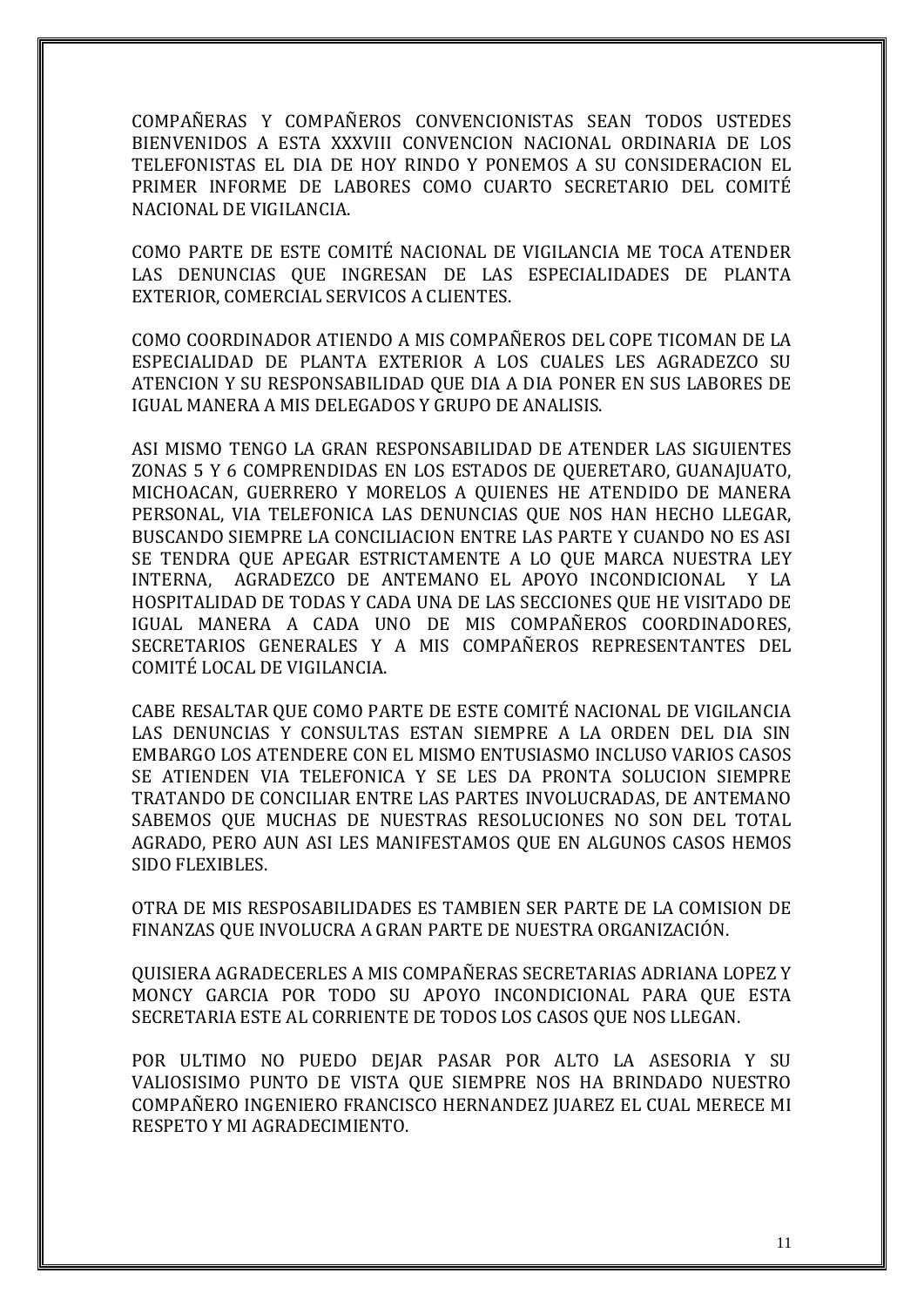COMPAÑERAS Y COMPAÑEROS MUCHAS GRACIAS Y QUEDO A SUS ORDENES PARA CUALQUIER ACLARACION.

#### **FRATERNALMENTE "UNIDAD, DEMOCRACIA Y LUCHA SOCIAL"**

#### **SERGIO P. COLEOTE MORALES 4° SECRETARIO DEL C.N.V**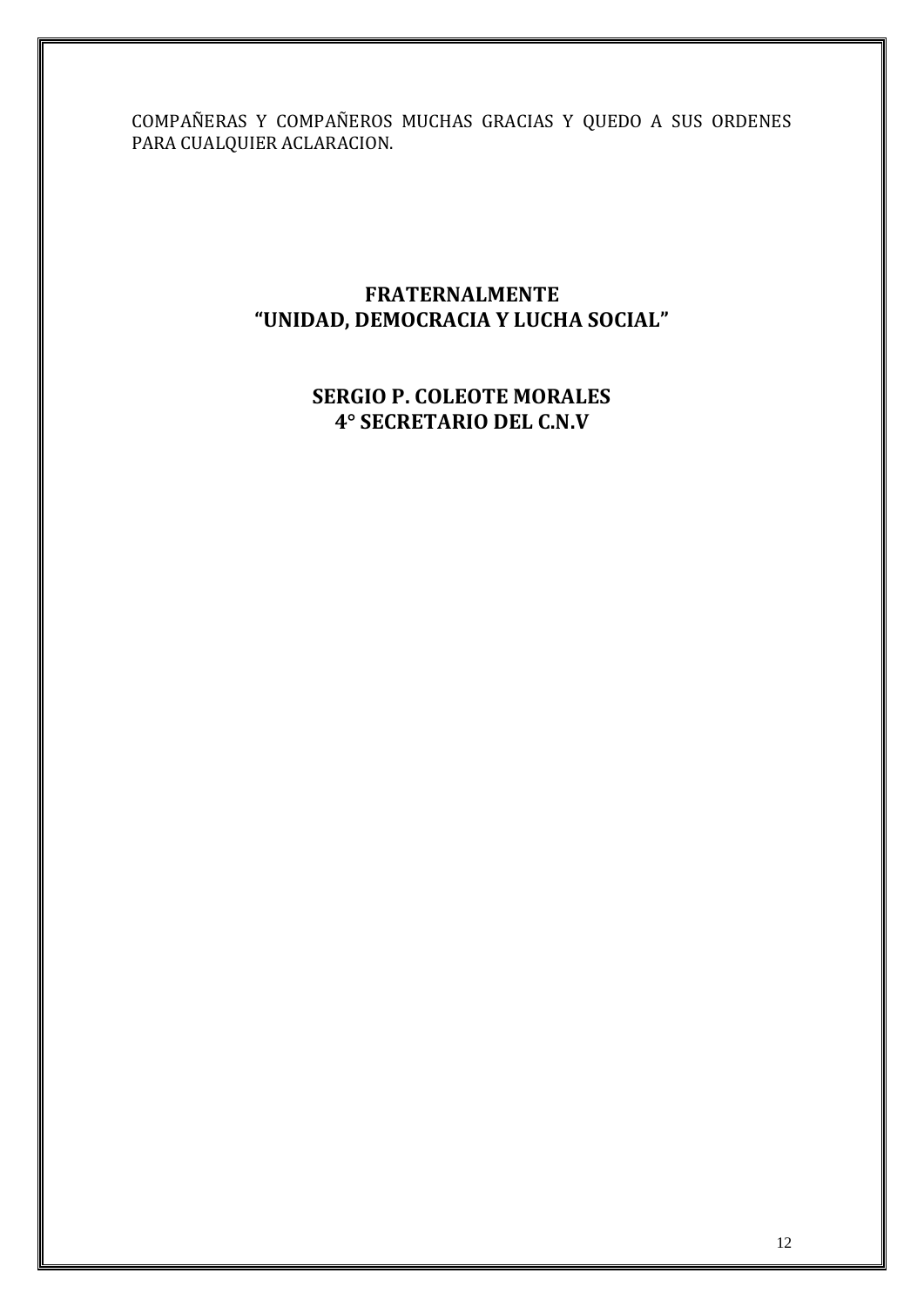## **ACTIVIDADES DEL COMITÉ NACIONAL DE VIGILANCIA**

CONSIGNACIONES POR FALTAS A ASAMBLEAS

#### **SECCION MATRIZ:**

| <b>DEPARTAMENTOS</b>                 | <b>No. DE COMPAÑEROS</b> |
|--------------------------------------|--------------------------|
| <b>COMERCIAL</b>                     | 14                       |
| <b>ESPECIALISTAS ADMINISTRATIVOS</b> | 594                      |
| <b>PLANTA EXTERIOR</b>               | 33                       |
| <b>SERVICIOS A CLIENTES</b>          | 67                       |
| <b>TOTAL</b>                         | 708                      |

#### **SECCIONES FORANEAS:**

| No. | <b>SECCION</b>       | <b>No. DE COMPAÑEROS</b> |
|-----|----------------------|--------------------------|
| 137 | <b>ATLIXCO, PUE.</b> |                          |

CONSIGNACIONES POR FALTA AL MITIN DEL 31-01-2013

#### **SECCION MATRIZ:**

| <b>DEPARTAMENTOS</b>        | <b>No. DE COMPAÑEROS</b> |
|-----------------------------|--------------------------|
| <b>COMERCIAL</b>            | 500                      |
| <b>PLANTA EXTERIOR</b>      | 254                      |
| <b>SERVICIOS A CLIENTES</b> | 97                       |
| <b>TOTAL</b>                | 851                      |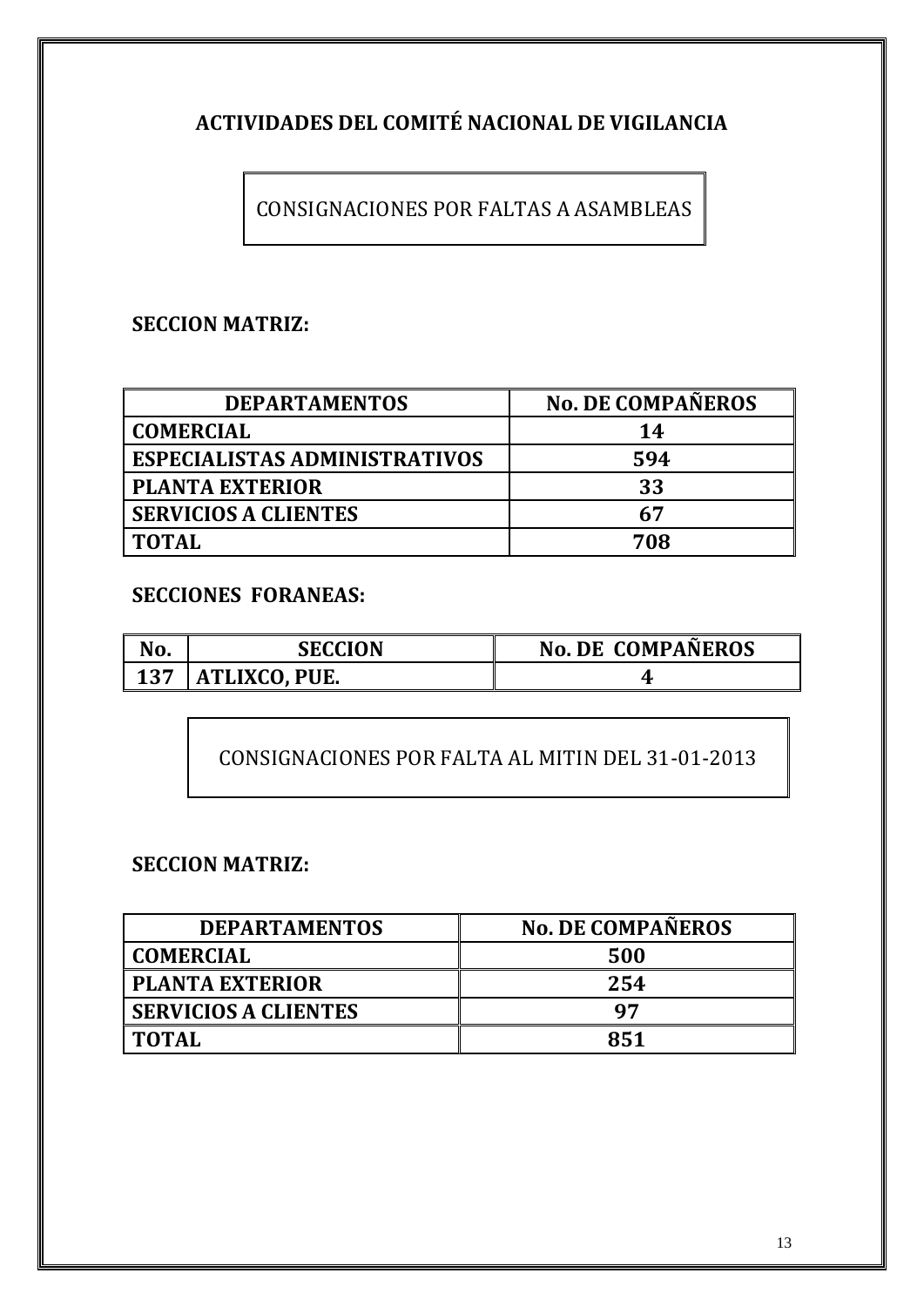## **SECCIONES FORANEAS:**

| No. | <b>SECCION</b>        | <b>No. DE COMPAÑEROS</b> |
|-----|-----------------------|--------------------------|
| 7   | CHIHUAHUA, CHIH.      | 186                      |
| 18  | <b>TAMPICO, TAMPS</b> | <b>18</b>                |
| 33  | <b>MAZATLAN, SIN.</b> | 28                       |
| 40  | COLIMA, COL.          | 10                       |
| 51  | TEPIC, NAY.           | $\overline{2}$           |
| 71  | LOS MOCHIS, SIN.      | 8                        |
| 89  | LA PAZ, B.C.          | 8                        |
| 91  | TEXCOCO, MEX.         | 8                        |
| 109 | <b>JOJUTLA, MOR.</b>  | 11                       |
|     | <b>TOTAL</b>          | 279                      |

CONSIGNACIONES POR FALTA AL DESFILE DEL 01-05-13

#### **SECCION MATRIZ:**

| <b>DEPARTAMENTOS</b>                 | <b>No. DE COMPAÑEROS</b> |
|--------------------------------------|--------------------------|
| <b>ALMACENES</b>                     | 53                       |
| <b>COMERCIAL</b>                     | 17                       |
| <b>CONMUTACION TRANSMISION</b>       | 4                        |
| <b>ESPECIALISTAS ADMINISTRATIVOS</b> | 55                       |
| <b>FINANZAS</b>                      |                          |
| <b>GUARDERIAS</b>                    | 5                        |
| <b>PLANTA EXTERIOR</b>               | <b>160</b>               |
| <b>TRAFICO NACIONAL</b>              | 25                       |
| <b>TOTAL</b>                         | 320                      |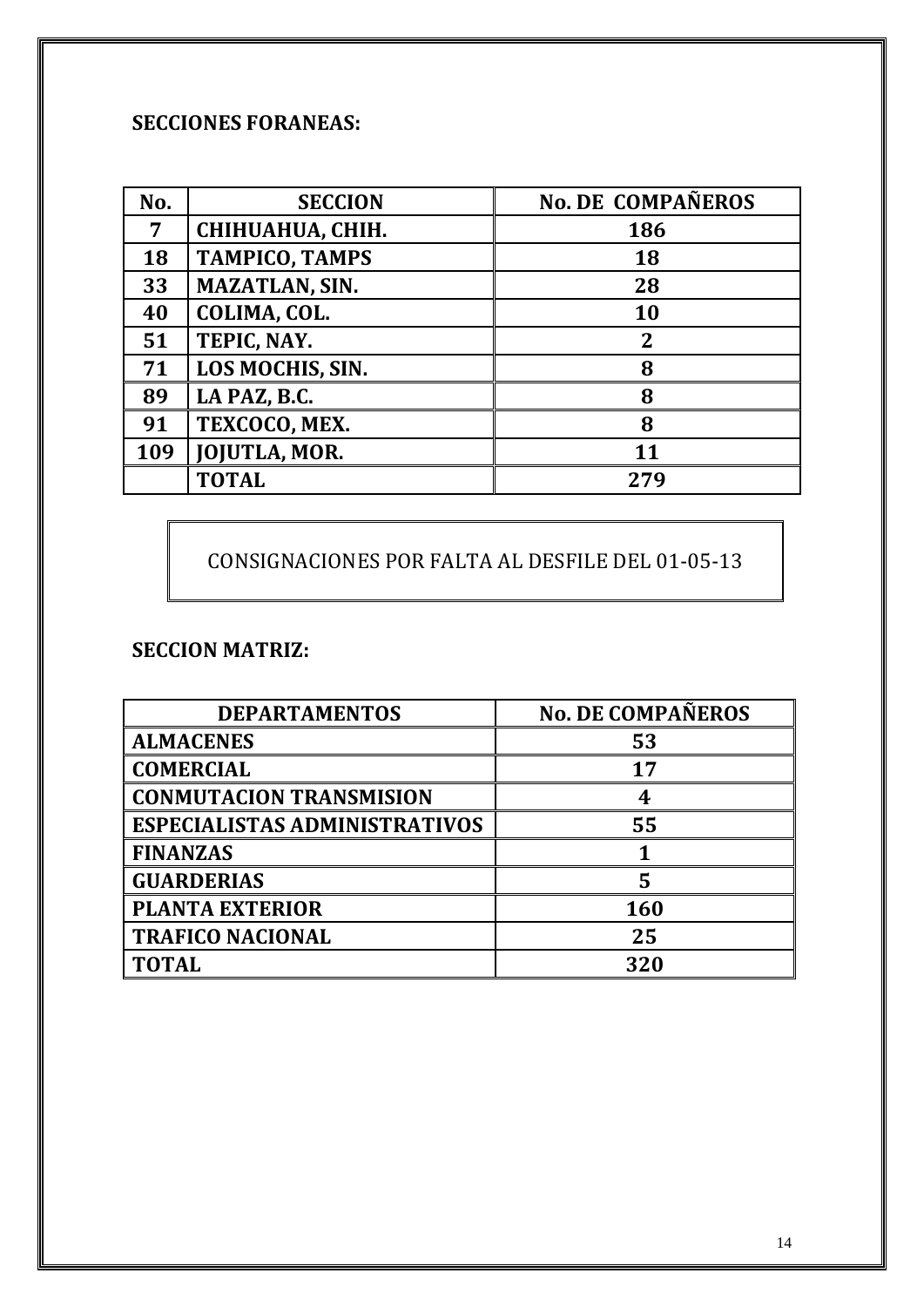## **SECCIONES FORANEAS:**

| No.        | <b>SECCION</b>               | <b>No. DE COMPAÑEROS</b> |
|------------|------------------------------|--------------------------|
| 5          | <b>VERACRUZ</b>              | 2                        |
| 6          | TORREON, COAH.               | 9                        |
| 13         | SALTILLO, COAH.              | 14                       |
| 15         | HERMOSILLO, SON.             | 10                       |
| 17         | XALAPA, VER.                 | 4                        |
| 18         | <b>TAMPICO, TAMPS</b>        | 13                       |
| 24         | QUERETARO, QRO.              | 41                       |
| 27         | <b>COATZACOALCOS, VER.</b>   | 11                       |
| 28         | <b>AGUASCALIENTES, AGS.</b>  | 11                       |
| 31         | DURANGO, DGO.                | 9                        |
| 51         | TEPIC, NAY.                  | 51                       |
| 52         | SAN JUAN DEL RIO, QRO.       | $\mathbf{1}$             |
| 59         | MONTEMORELOS, NL.            | $\mathbf{1}$             |
| 67         | TUXPAN, VER.                 | 5                        |
| 74         | <b>TUXTLA GTZ. CHIS.</b>     | 3                        |
| 75         | OAXACA, OAX.                 | 3                        |
| 79         | POZARICA, VER.               | 15                       |
| 96         | HUAMANTLA, TLAX.             | $\mathbf{1}$             |
| 107        | SALVATIERRA, GTO.            | $\mathbf{1}$             |
| <b>120</b> | SALAMANCA, GTO.              | $\overline{2}$           |
| 121        | MINATITLAN, VER.             | 8                        |
| 127        | PINOTEPA NAL, OAX.           | $\mathbf{1}$             |
| 133        | STA. CATARINA, NL.           | 4                        |
| 154        | <b>SAN JOSE DEL CABO, BC</b> | $\mathbf{1}$             |
| 155        | OJO DE AGUA, MEX.            | 3                        |
| 159        | <b>TECMARKETING</b>          | 911                      |
| 167        | <b>APODACA, NL</b>           | 6                        |
| 184        | RIO GRANDE, ZAC.             | 3                        |
|            | <b>TOTAL</b>                 | 1144                     |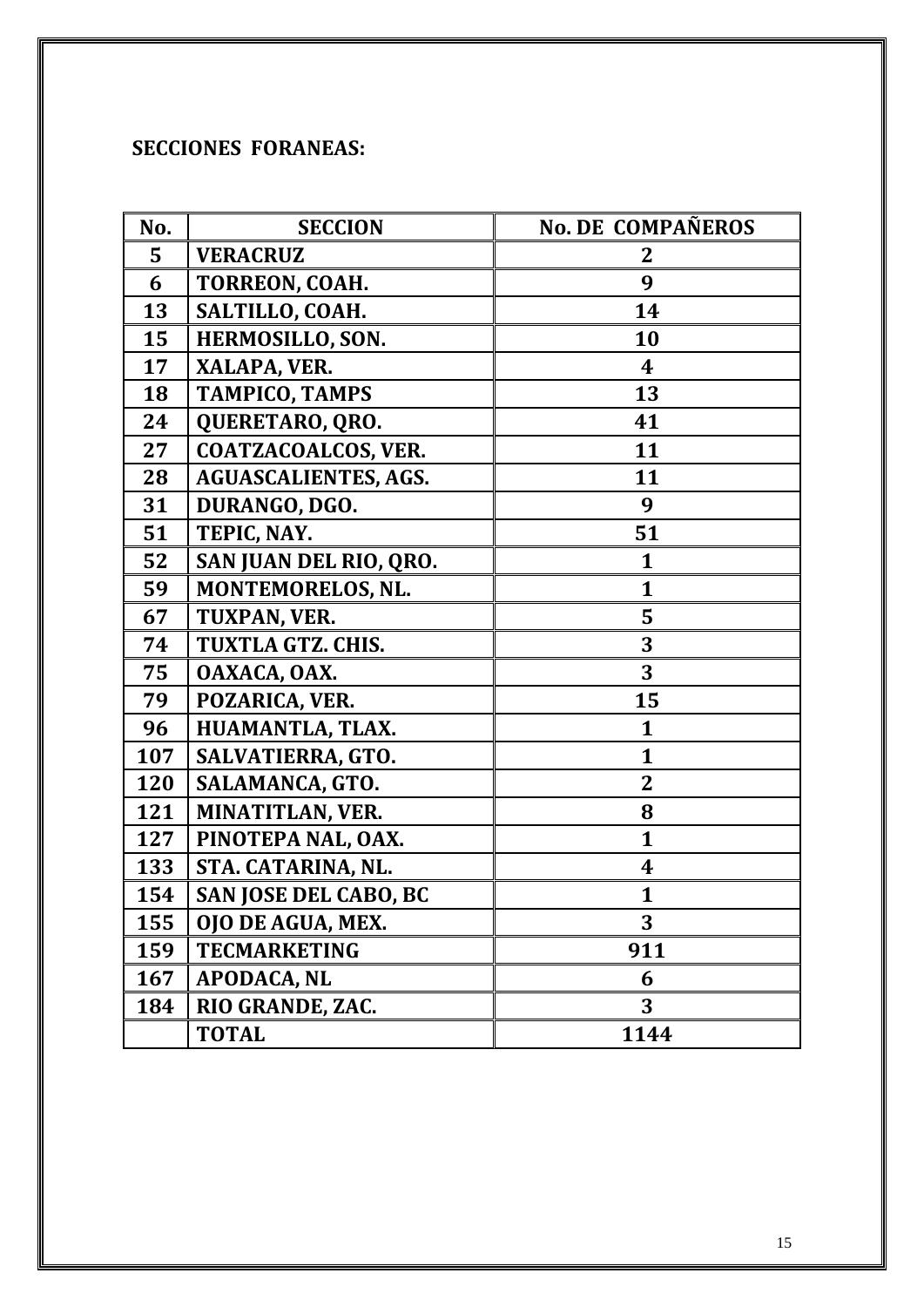## CONSIGNACIONES POR VIOLACIONES ESTATUTARIAS

#### **SECCION MATRIZ:**

| <b>DEPARTAMENTOS</b>                 | <b>No. DE COMPAÑEROS</b> |
|--------------------------------------|--------------------------|
| <b>ALMACENES</b>                     |                          |
| <b>COMERCIAL</b>                     | 4                        |
| <b>ESPECIALISTAS ADMINISTRATIVOS</b> | $\overline{2}$           |
| <b>FINANZAS</b>                      |                          |
| <b>GUARDERIAS</b>                    |                          |
| <b>PLANTA EXTERIOR</b>               | 2                        |
| <b>SERVICIOS A CLIENTES</b>          |                          |
| <b>TRAFICO NACIONAL</b>              |                          |
| <b>JUBILADOS</b>                     |                          |
| <b>TOTAL</b>                         | 14                       |

### **SECCIONES FORANEAS:**

| No.            | <b>SECCION</b>            | <b>No. DE COMPAÑEROS</b> |
|----------------|---------------------------|--------------------------|
| 2 <sub>1</sub> | <b>GUADALAJARA, JAL.</b>  | 4                        |
| 3              | PUEBLA, PUE.              | 1                        |
| 4              | SAN LUIS POTOSI, S.L.P.   | $\overline{2}$           |
| 10             | <b>CUERNAVACA, MOR.</b>   | $\overline{2}$           |
| 11             | LEON, GTO.                | 1                        |
| 15             | HERMOSILLO, SON.          | 1                        |
| 19             | TOLUCA, MEX.              | $\overline{2}$           |
| 33             | <b>MAZATLAN, SIN.</b>     | 1                        |
| 46             | ZACATECAS, ZAC.           | 1                        |
| 59             | <b>MONTEMORELOS, N.L.</b> | $\overline{2}$           |
| 67             | TUXPAN, VER.              | $\overline{2}$           |
| 79             | POZARICA, VER.            | 1                        |
| 80             | VILLAHERMOSA, TAB.        | 1                        |
| 87             | <b>BIENES RAICES</b>      | 3                        |